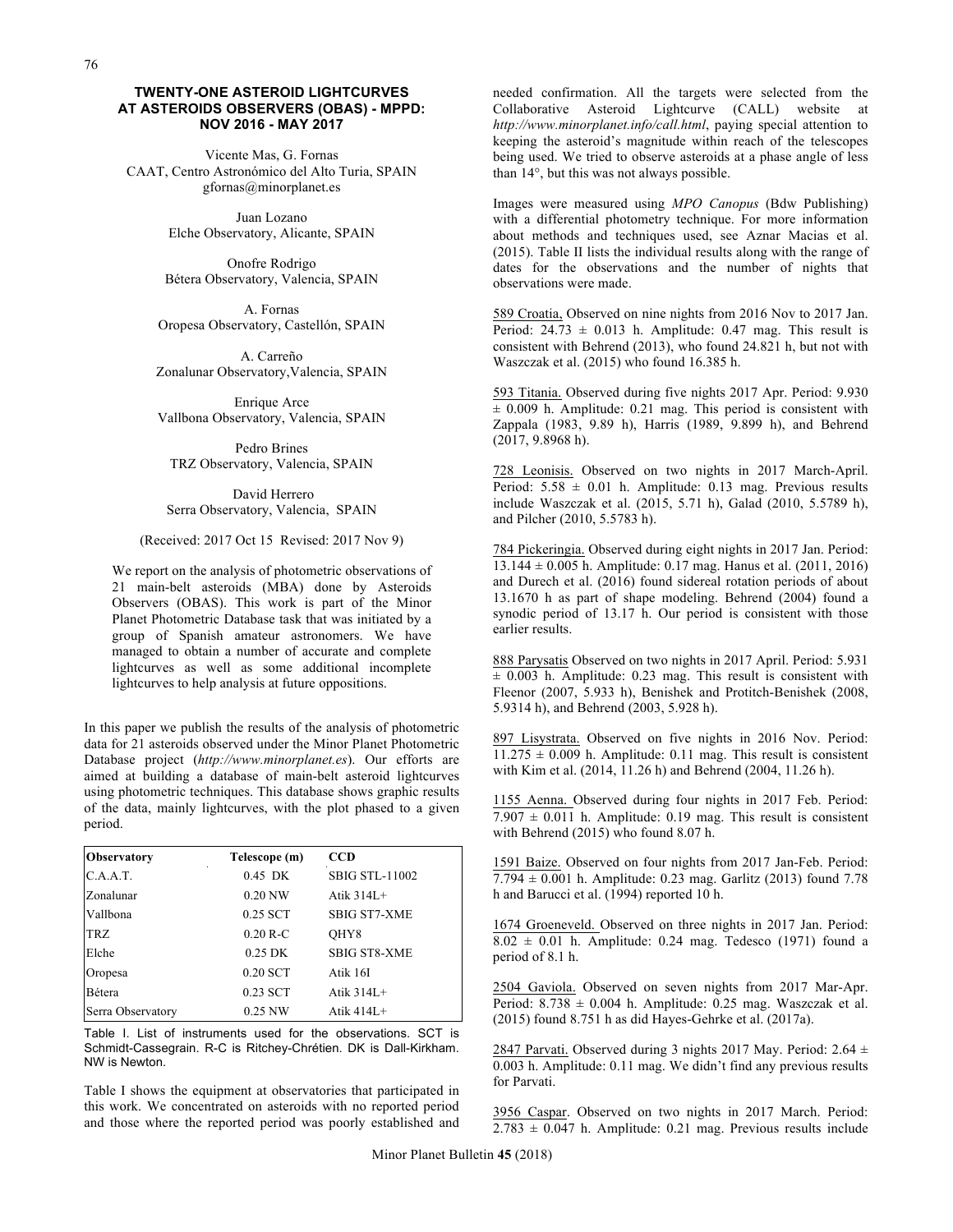77

| <b>Number</b> | Name        | 20xx/mm/dd        | <b>Pts</b> | <b>Phase</b> | $L_{PAB}$ | $B_{PAB}$    | Period(h) | <b>P.E.</b> | Amp  | <b>A.E.</b> | Grp         |
|---------------|-------------|-------------------|------------|--------------|-----------|--------------|-----------|-------------|------|-------------|-------------|
| 589           | Croatia     | 17/04/11-05/01    | 470        | 8.8,14       | 176       | $\mathbf{1}$ | 24.734    | 0.013       | 0.47 | 0.03        | $MB-O$      |
| 593           | Titania     | 17/04/09-04/11    | 423        | 9.6, 9.8     | 193       | 19           | 9.930     | 0.009       | 0.21 | 0.04        | $MB-O$      |
| 728           | Leonisis    | 17/03/29-04/02    | 180        | 15.1, 16.9   | 164       | 6            | 5.58      | 0.01        | 0.13 | 0.05        | <b>FLOR</b> |
| 784           | Pickeringia | 17/01/08-01/15    | 2288       | 4.5, 5       | 108       | 14           | 13.144    | 0.005       | 0.17 | 0.05        | $MB-O$      |
| 888           | Parysatis   | 17/04/07-04/08    | 275        | 6.4          | 199       | 16           | 5.931     | 0.003       | 0.23 | 0.03        | <b>EUN</b>  |
| 897           | Lysistrata  | 16/11/15-11/18    | 513        | 5.7, 6.6     | 45        | 10           | 11.275    | 0.009       | 0.11 | 0.02        | EUN         |
| 1155          | Aenna       | 17/02/26-02/28    | 298        | 4.6, 4.3     | 161       | 8            | 7.907     | 0.011       | 0.19 | 0.03        | $MB - I$    |
| 1591          | Baize       | 17/01/28-02/15    | 341        | 12.5, 12.6   | 140       | 25           | 7.794     | 0.001       | 0.23 | 0.03        | PHO         |
| 1674          | Groeneveld  | 17/01/16-01/17    | 336        | 3, 3, 2      | 109       | $\mathbf{1}$ | 8.02      | 0.010       | 0.24 | 0.03        | $MB-O$      |
| 2504          | Gaviola     | 17/03/29-04/03    | 345        | 0.3, 2.7     | 188       | 0            | 8.738     | 0.004       | 0.25 | 0.02        | <b>FLOR</b> |
| 2847          | Parvati     | 17/05/07-05/08    | 200        | 0.9, 1.0     | 226       | $-1$         | 2.64      | 0.003       | 0.11 | 0.03        | <b>FLOR</b> |
| 3956          | Caspar      | 17/03/10          | 58         | 14.3         | 203       | $-5$         | 2.783     | 0.047       | 0.21 | 0.04        | <b>FLOR</b> |
| 3983          | Sakiko      | 17/02/28-03/03    | 260        | 1.0, 0.9     | 161       | $-1$         | 10.52     | 0.01        | 0.55 | 0.02        | EOS         |
| 4202          | Minitti     | 17/04/12-04/13    | 225        | 5.3, 5.6     | 193       | 10           | 5.005     | 0.027       | 0.50 | 0.05        | EOS         |
| 4404          | Enirac      | 17/03/21-03/28    | 182        | 19.3, 20.9   | 180       | 29           | 2.997     | 0.001       | 0.26 | 0.03        | $MB-M$      |
| 5399          | Awa         | 16/12/28-17/01/09 | 972        | 4.3, 2.2     | 105       | $-1$         | 41.16     | 0.01        | 0.79 | 0.04        | $MB-O$      |
| 5405          | Neverland   | 17/04/03-04/04    | 122        | 1.3, 1.8     | 191       | $\mathbf{1}$ | 3.149     | 0.025       | 0.14 | 0.03        | $MB-M$      |
| 5605          | Kushida     | 17/04/07-04/08    | 192        | 3.7, 4.3     | 191       | 0            | 3.328     | 0.047       | 0.07 | 0.03        | <b>FLOR</b> |
| 9671          | Hemera      | 17/04/04-04/07    | 208        | 4.2, 2.6     | 198       | $-3$         | 2.531     | 0.001       | 0.15 | 0.03        | $M-C$       |
| 10041         | Parkinson   | 17/04/08-04/09    | 113        | 11.4, 11     | 205       | 14           | 2.592     | 0.024       | 0.12 | 0.02        | PHO         |
| 11213         | 1999 HF8    | 17/04/14-04/18    | 186        | 4.3, 6.2     | 196       | $\circ$      | 5.621     | 0.004       | 0.12 | 0.03        | $MB-O$      |

Table II. Observing circumstances and results. Pts is the number of data points. The phase angle values are for the first and last date. L<sub>PAB</sub> and B<sub>PAB</sub> are the approximate phase angle bisector longitude and latitude at mid-date range (see Harris *et al.*, 1984). Grp is the asteroid family/group (Warner *et al.*, 2009): MB-I/M/O = Main-belt Inner/Middle/Outer, FLOR = Flora, EUN = Eunomia, PHO = Phocaea

Chiorny et al. (2011, 2.77113 h) and Pravec et al. (2008, 2.77120 h).

3983 Sakiko. Observed on three nights in 2017 Feb-March. Period:  $10.52 \pm 0.01$  h. Amplitude: 0.55 mag. This result is consistent with Waszczak et al. (2015, 10.510 h) and Pravec et al. (2017. 10.526 h).

4202 Minitti. Observed on three nights in 2017 April. Period:  $5.005 \pm 0.027$  h. Amplitude: 0.5 mag. We found no other reported periods.

4404 Enirac. Observed on three nights in 2017 March. Period:  $2.997 \pm 0.001$  h. Amplitude: 0.26 mag. This result is consistent with Klinglesmith et al. (2014, 2.998 h), Behrend (2017, 2.9983 h), and Hayes-Gehrke et al. (2017b, 2.9979 h).

5399 Awa. Observed on nine nights from 2016 Dec to 2017 Jan. Period:  $41.16 \pm 0.010$  h. Amplitude: 0.79 mag. This result is consistent with Papini et al. (2017), who reported 41.215 h.

5405 Neverland. Observed on two nights in 2017 April. Period:  $3.149 \pm 0.025$  h. Amplitude: 0.14 mag. Waszczak et al. (2015) measured 3.181 h and Behrend (2017) got 7.1414 h.

5605 Kushida. Observed on two nights in 2017 April. Period:  $3.328 \pm 0.047$  h. Amplitude: 0.07 mag. Pravec et al. (2017) found a period of 5.7 h.

9671 Hemera. Observed on four nights in 2017 April. Period:  $2.531 \pm 0.001$  h. Amplitude: 0.15 mag. This result is consistent with Skiff (2017, 2.53144 h), Salvaggio et al. (2017, 2.532 h), and Brincat (2017, 2.532 h).

10041 Parkinson. Observed on two nights in 2017 April. Period:  $2.592 \pm 0.024$  h. Amplitude: 0.12 mag. This result is consistent with Behrend (2017, 2.5647 h), Pravec et al. (2017, 2.56428 h), and Ruthroff (2017, 5.69 h).

(11213) 1999 HF8. Observed on four nights in 2017 April. Period:  $5.621 \pm 0.004$  h. Amplitude: 0.12 mag. We did not find a previously reported period.

#### Acknowledgements

We would like to express our gratitude to Brian Warner for supporting the CALL web site and his suggestions made to OBAS group.

#### References

Aznar Macias, A., Carreno Garcerain, A., Arce Mansego, E., Brines Rodriguez, P., Lozano de Haro, J., Fornas Silva, A., Fornas Silva, G., Mas Martinez, V., Rodrigo Chiner, O. (2015). Twentythree Asteroids Lightcurves at Observadores de Asteroides (OBAS): 2015 October – December." *Minor Planet Bull.* **43**, 174- 181.

Barucci, M.A., Di Martino, M., Dotto, E., Fulchignoni, M., Rotundi, A., Burchi, R. (1994). "Rotational properties of small asteroids: Photoelectric observations of 16 asteroids." *Icarus* **109**, 267-273.

Behrend, R. (2004, 2005, 2006, 2007, 2011, 2015). Observatoire de Geneve web site.

*http://obswww.unige.ch/~behrend/page\_cou.html*

Benishek, V., Protitch-Benishek, V. (2008). "CCD Photometry of Seven Asteroids at the Belgrade Astronomical Observatory." *Minor Planet Bull*. **35**, 28-30.

Benishek, V. (2013). "Lightcurves for 366 Vincentina, 592 Bathseba, and 1544 Yugoslavia from Belgrade Astronomical Observatory." *Minor Planet Bull.* **40**, 100-101.

Chang, C.-K., Ip, W.-H., Lin, H.-W., Cheng, Y.-C., Ngeow, C.-C., Yang, T.-C., Waszczak, A., Kulkarni, S.R., Levitan, D., Sesar, B., Laher, R., Surace, J., Prince, T.A. (2015). "Asteroid Spin-rate Study Using the Intermediate Palomar Transient Factory." *Ap. J. Suppl. Ser.* **219**, A27.

Chiorny, V., Galad, A., Pravec, P. Kusnirak, P., Hornoch, K., Gajdos, S., Kornos, L., Vilagi, J., Husarik, M., Kanuchova, Z., and 9 coauthors (2011). "Absolute photometry of small main-belt asteroids in 2007-2009." *Planet. Space Sci.* **59**, 1482-1489.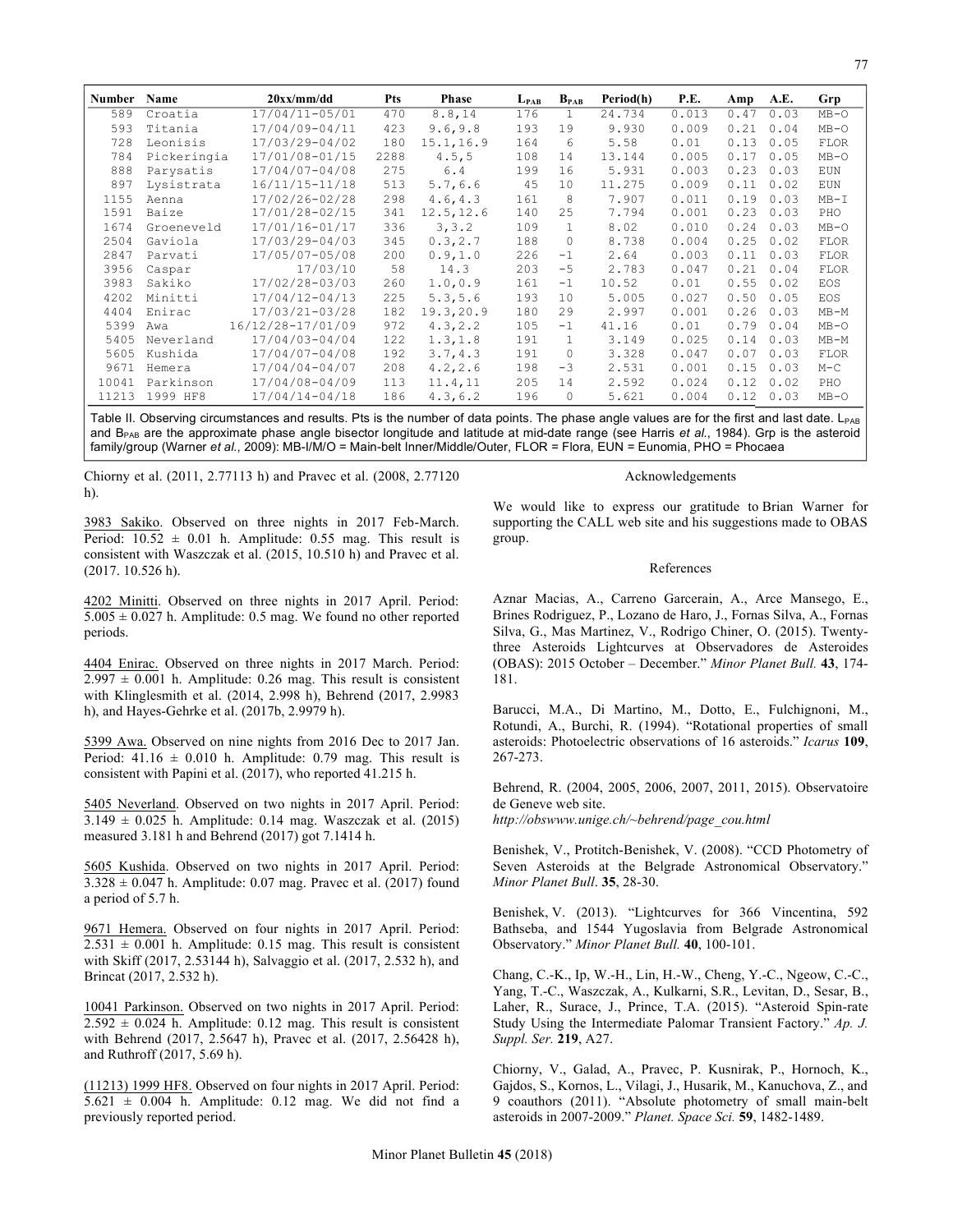Durech, J., Hanuš, J., Oszkiewicz, D., Vančo, R. (2016). "Asteroid models from the Lowell photometric database." *Astron. Astrophys.* **587**, A48.

Fleenor, M.L. (2007). "Asteroid Lightcurve Analysis from Volunteer Observatory December 2006 to April 2007." *Minor Planet Bull*. **34**, 66-67.

Galad, A. (2010). "Accuracy of calibrated data from the SDSS moving object catalog, absolute magnitudes, and probable lightcurves for several asteroids." *Astron. Astrophys.* **514**, A55.

Hanus, J., Durech, J., Broz, M., Warner, B.D., Pilcher, F., Stephens, R., Oey, J., Bernasconi, L., Casulli, S., Behrend, R., and 9 coauthors. (2011). "A study of asteroid pole-latitude distribution based on an extended set of shape models derived by the lightcurve inversion method." *Astron. Astrophys.* **530**, A134.

Hanus, J., Durech, J., Oszkiewicz, D.A., Behrend, R., Carry, B., Delbo, M., Adam, O., Afonina, V., Anquetin, R., Antonini, P., and 159 coauthors. (2016). "New and updated convex shape models of asteroids based on optical data from a large collaboration network." *Astron. Astrophys.* **586**, A108.

Harris, A.W., Young, J.W. (1989). "Asteroid lightcurve observations from 1979-1981." *Icarus* **81**, 314-364.

Hayes-Gehrke, M., Linko, D., Bhasin, R., Johnson, J., Bermudez, B., Fedorenko, I., Tillis, K., Vilar, N. (2017a). "Lightcurve and Rotation Period for Minor Planet 2504 Gaviola." *Minor Planet Bull*. **44**, 308.

Hayes-Gehrke, M., Caffes, R., Gibson, A., Honer, A., Hunter, R., Paul, T., Quimby, C., Riffe, T., Roberts, M., Schemmel, J., Unaegbu, U., Wilton, Z. (2017b). "Lightcurve for Asteroid 4404 Enirac." *Minor Planet Bull*. **44**, 309.

Kim, M.-J., Choi, Y.-J., Moon, H.-K., Byun, Y.-I., Brosch, N., Kaplan, M., Kaynar, S., Uysal, O., Guzel, E., Behrend, R., and 6 coauthors. (2014). "Rotational Properties of the Maria Asteroid Family." *Astron. J.* **147**, A56.

Papini, R., Marchini, A., Salvaggio, F. (2017). "Rotation Period Determination of Asteroids 5059 Saroma and 5399 Awa." *Minor Planet Bull*. **44**, 153-155.

Pilcher, F. (2010). "Period Determinations for 11 Parthenope, 35 Leukothea, 38 Leda, 111 Ate, 194 Prokne, 262 Valda, 728 Leonisis, and 747 Winchester." *Minor Planet Bull*. **37**, 119-122.

Pravec, P., Wolf, M., Sarounova, L. (2008, 2017). *http://www.asu.cas.cz/~ppravec/neo.htm*

Pray Donald P. (2004). "Lightcurve analysis of asteroids 1225, 1301, 2134, 2741, and 3974." *Minor Planet Bull*. **31**, 6-8.

Polakis, T., Skiff, Brian A. (2016). "Lightcurve Analysis for Asteroids 895 Helio and 1108 Demeter." *Minor Planet Bull*. **43**, 310.

Ruthroff, J.C. (2013). "Lightcurve Analysis of Main Belt Asteroids 1115 Sabauda 1554 Yugoslavia, 1616 Filipoff, 2890 Vilyujsk, (5153) 1940 GO, and (31179) 1997 YR2." *Minor Planet Bull.* **40**, 90-91.

Skiff, B.A. (2017) Posting on CALL web site. *http://www.minorplanet.info/call.html*

Stephens, R.D. (2003). "Photometry of 430 Hybris, 798 Ruth, 1264 Letaba, and 3786 Yamada." *Minor Planet Bull*. **30**, 1-2.

Tedesco, E.F. (1979). PhD Dissertation, New. Mex. State Univ. 280pp.

Warner, B. (2000). "Asteroid Photometry at the Palmer Divide Observatory." *Minor Planet Bull*. **27**, 4-6.

Waszczak, A., Chang, C.-K., Ofek, E.O., Laher, R., Masci, F., Levitan, D., Surace, J., Cheng, Y.-C., Ip, W.-H., Kinoshita, D., Helou, G., Prince, T.A., Kulkarni, S. (2015). "Asteroid Light Curves from the Palomar Transient Factory Survey: Rotation Periods and Phase Functions from Sparse Photometry." *Astron. J.* **150**, A75.

Zappala, V., Scaltriti, F., Di Martino, M. (1983). "Photoelectric photometry of 21 asteroids." *Icarus* **56**, 325-344.

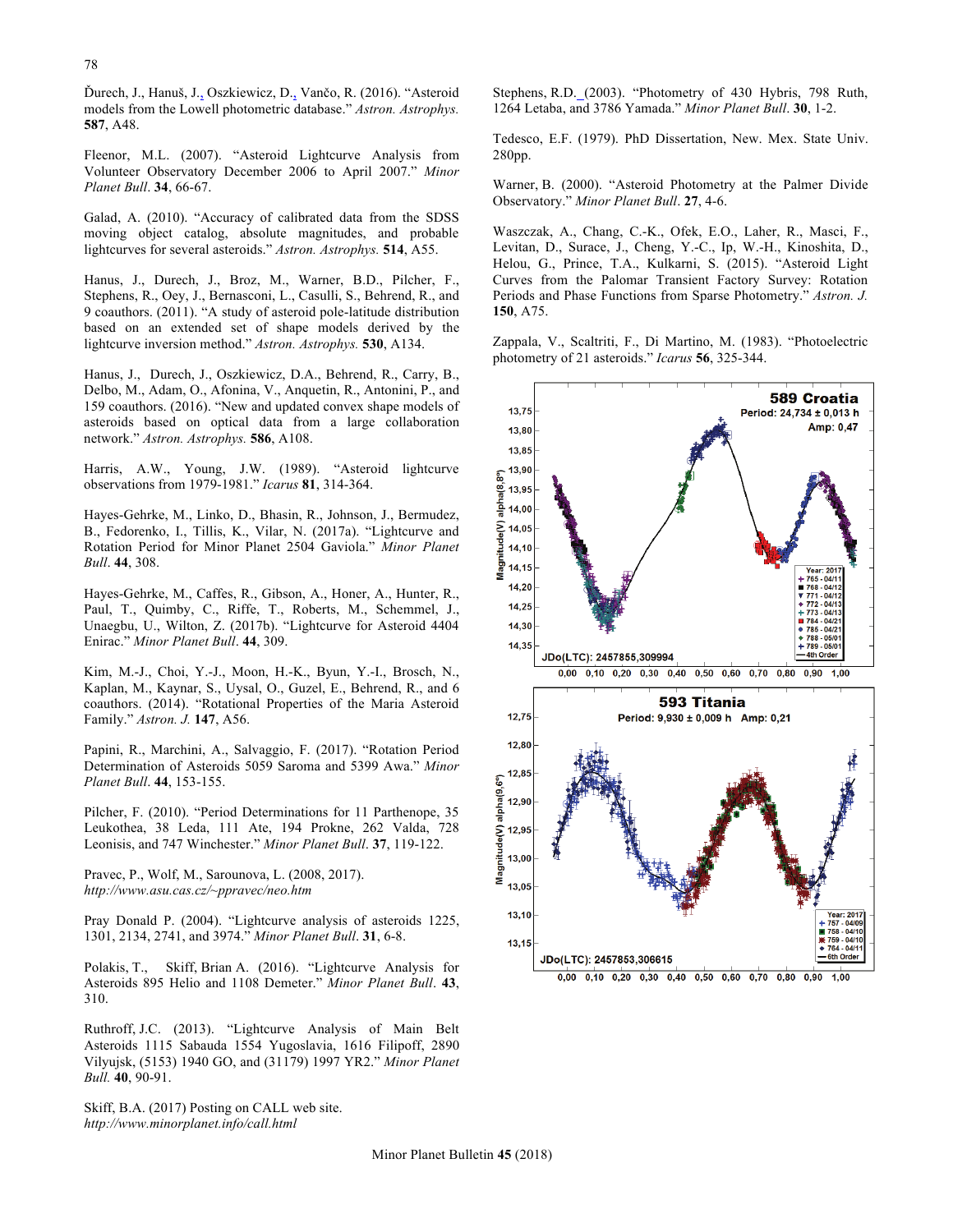

 $0,00$   $0,10$   $0,20$   $0,30$   $0,40$   $0,50$   $0,60$   $0,70$   $0,80$   $0,90$   $1,00$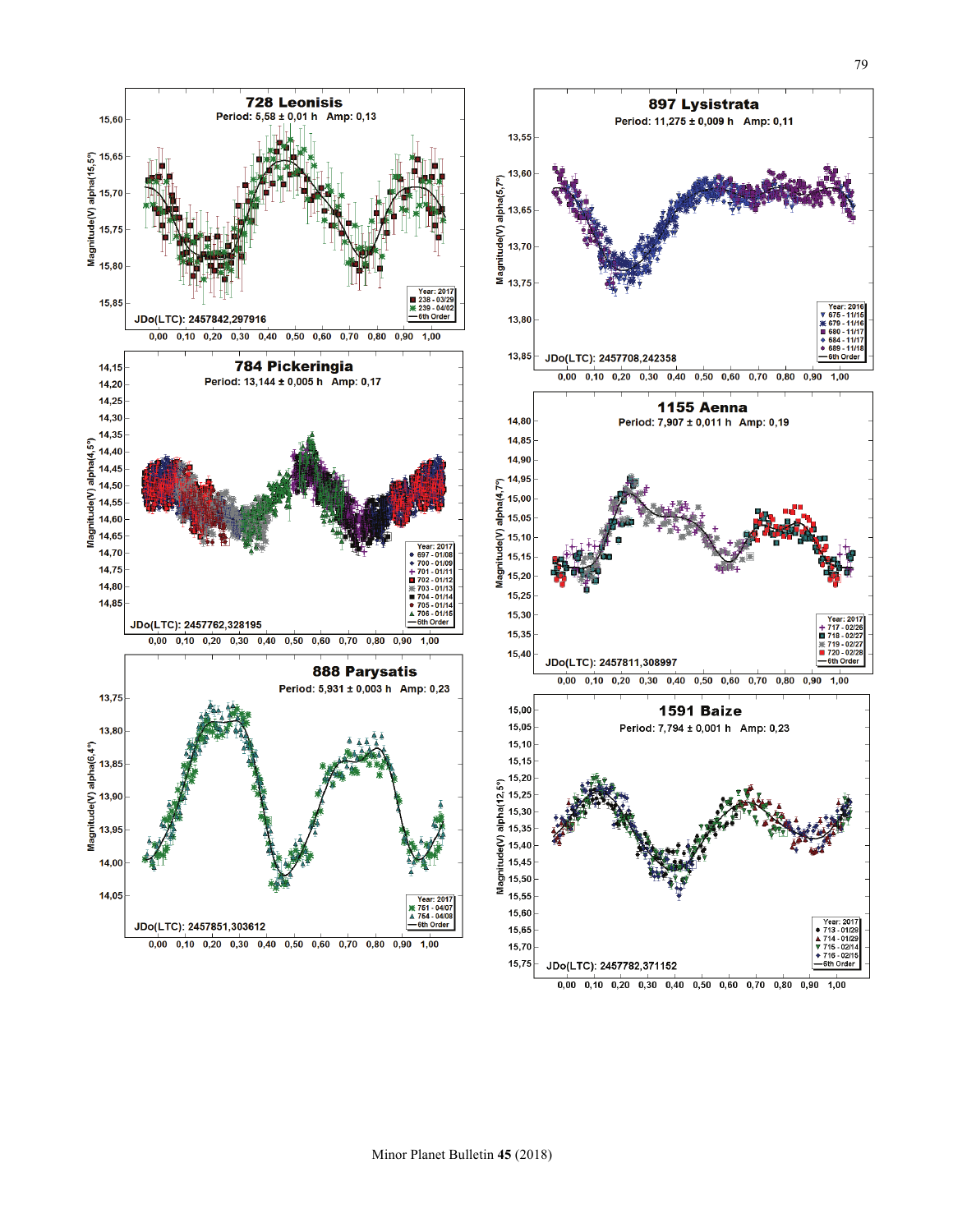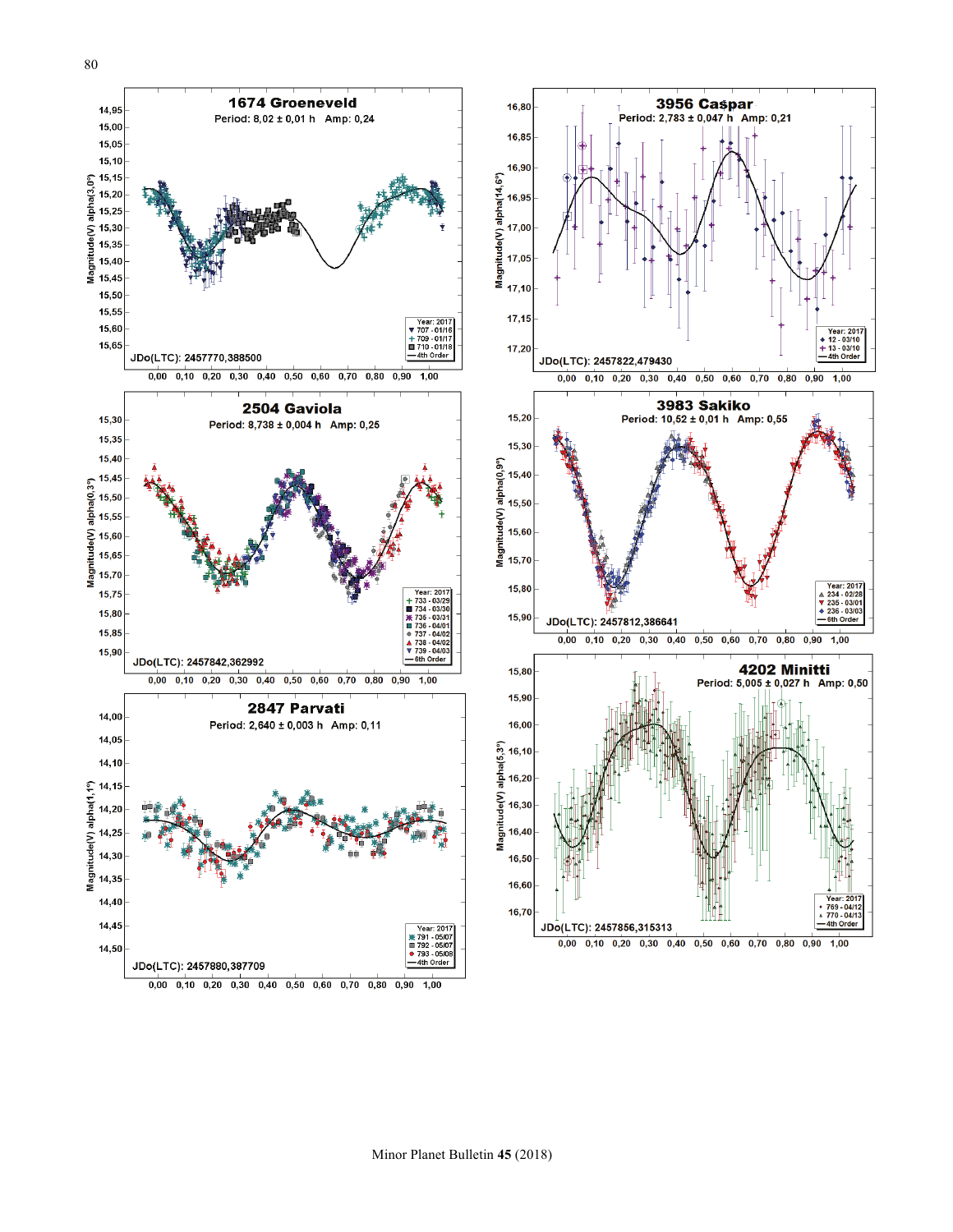